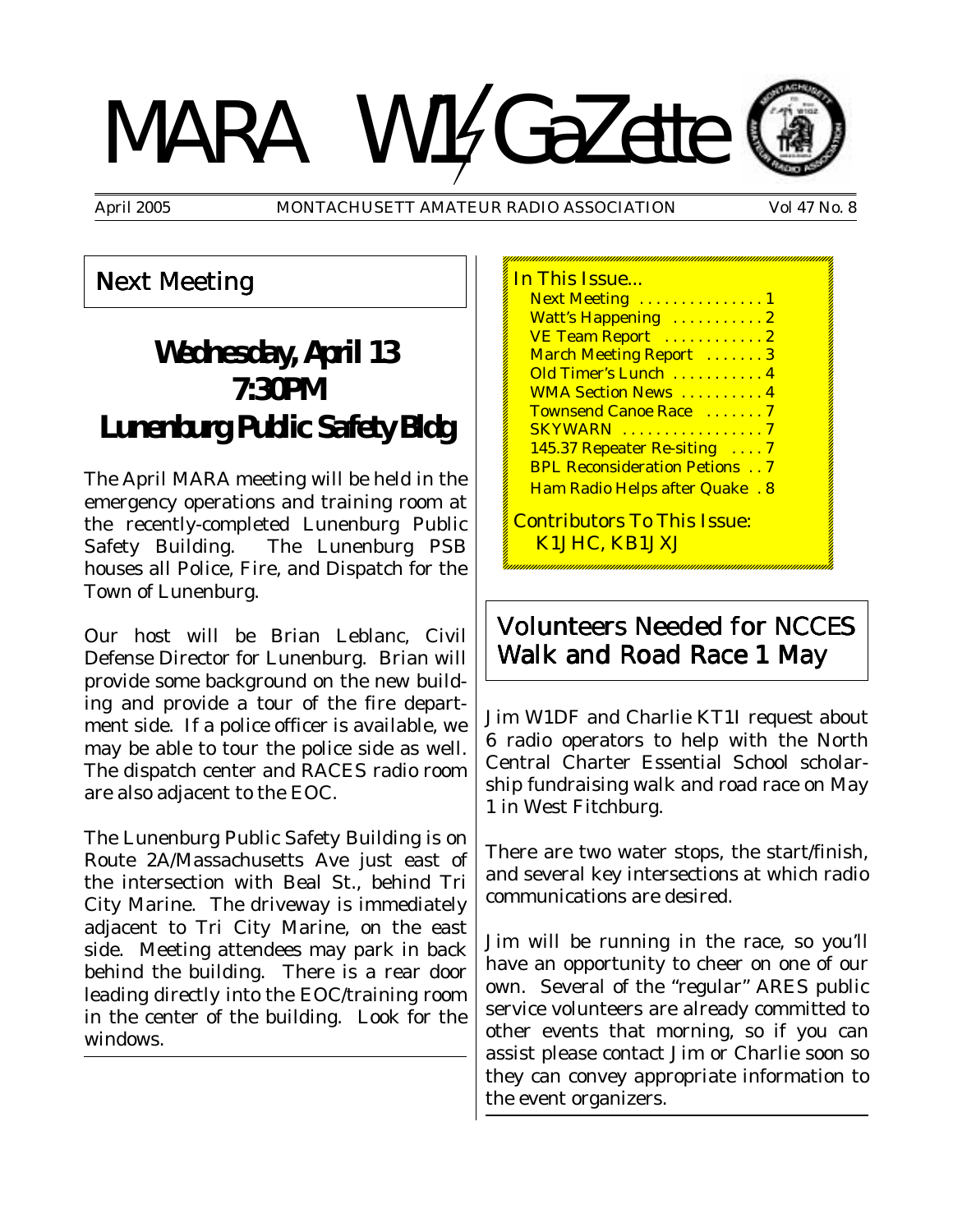## Watt's Happening

#### **Sundays, 0800 local 5330.5** (ch 1) USB

Western Mass Emergency 60M Net Alternate frequencies are 5346.5 (ch 2), 5366.5 (ch 3), 5371.5 (ch 4), and 5403.5 (ch 5).

#### **Sundays, 0830 local 3937**

Western Mass Emergency Net. Alternate frequency is 3942 in case of QRN, QRM, or frequency in-use. Also a good idea to scan up and down 10kHz if you cannot find the net.

**Sundays, 0900 local 145.45-** Montachusett Emergency Net

**Mondays, 2000 local 147.525 simplex** Worcester Emergency Simplex Net

**Tuesdays, 1930 local 145.37-** Templeton Emergency Net

**Wednesdays, 2100 local 28.341** Harvard Repeater Club 10 meter sideband net "Activity Night"

**Nightly, 2100 local 146.97-** Central Mass Traffic Net

**First Monday, 1900 local 3943, 7245** RACES Net

**First Wednesday, 2000 local 3915** K1ARC Red Cross Net http://www.qsl.net/k1arc/

**Saturday, April 9, Londonderry NH** IRS hamfest, Lion's Club, 8am

**Sunday, April 17, Cambridge MA** Flea at MIT. Third Sunday April-October.

**Saturday, April 23, Nashua NH** NE Antique Radio Club, St. Stan's, 9am.

**Friday & Saturday, May 6&7, Hopkinton NH**; Hoss Trader's Ham Fest

see http://web.mit.edu/w1gsl/Public/ne-fleas for other New England events.

# VE Team Report

The March Amateur Radio license exam session had no registered candidates so the session was not held.

The VE Team does accept walk-ins *as long as the session was being conducted,* however we are changing the session registrations to indicate "walk-ins not allowed" to emphasize that candidates should contact us to insure that the session is being held.

The MARA and Harvard Repeater Association VE Team holds FCC Amateur Radio Exam sessions on the fourth Wednesday of the month in Shirley. Preregistration is required; the session is canceled if no candidates are registered by the weekend prior to the session. Contact Paul KD1YH at 978-597-6535 to register for the session.

The VEC exam session fee for 2005 is \$14.00. Examinees may take as many different exam elements as they wish during the session. Any exam re-takes are at the discretion of the examiners and constitute a separate "session" and payment of a new session fee is required.



Tell them you saw it in the W1/GaZette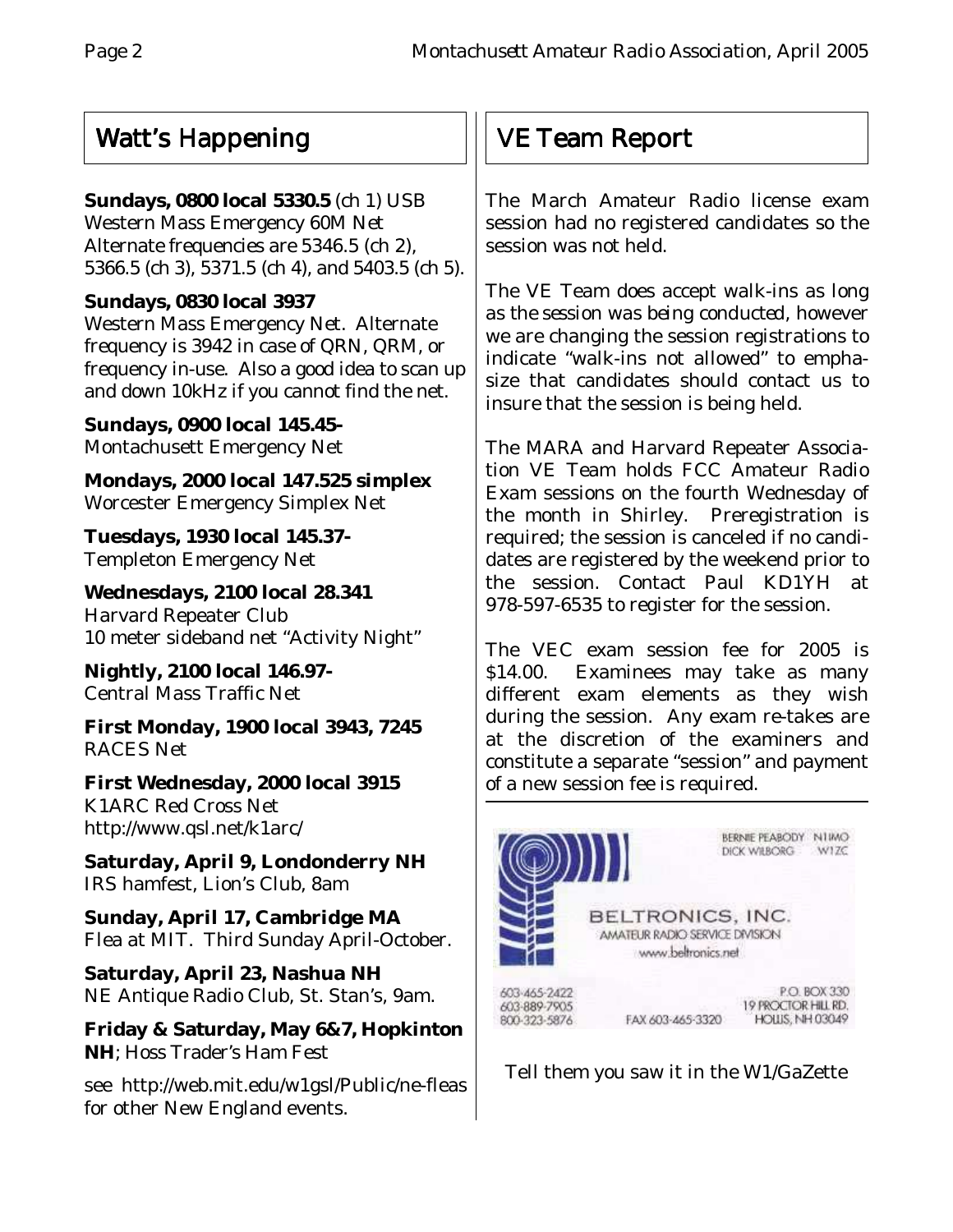# The MARA W1/GaZette

is published by the Montachusett Amateur Radio Association just prior to the monthly meeting. The newsletter is distributed free to members and friends of Amateur Radio.

Contents copyright © 2005, MARA. Permission to use in other Amateur Radio publications with credit to MARA is hereby granted.

#### **NEWSLETTER STAFF:**

Editor: Ralph Swick KD1SM 978-582-7351 kd1sm@arrl.net Webmaster: (open)

#### **MEMBERSHIP INFORMATION:**

| <b>Club Secretary:</b>       | <b>Pauline Carulli KB1JXJ</b>                     |              |
|------------------------------|---------------------------------------------------|--------------|
| <b>Annual Dues:</b>          | <b>Regular</b><br>Family                          | \$25<br>\$30 |
|                              | <b>Fixed income</b>                               | \$15         |
| <b>Meetings:</b>             | 2nd Wednesday, 7:30pm<br><b>September to June</b> |              |
| <b>Mailing address: MARA</b> |                                                   |              |

|                  | <b>PO Box 95</b>            |
|------------------|-----------------------------|
|                  | <b>Leominster, MA 01453</b> |
| <u>Web site:</u> | http://www.qsl.net/w1gz/    |

#### **OFFICERS:**

| <b>Gary Busler, K1YTS</b><br>978-597-8769       | <b>President</b>      |
|-------------------------------------------------|-----------------------|
| <b>Paul Upham, KD1YH</b><br>kd1yh@ziplink.net   | <b>Vice President</b> |
| <b>Pauline Carulli, KB1JXJ</b>                  | <b>Secretary</b>      |
| <b>Gordon LaPoint, N1MGO</b>                    | <b>Treasurer</b>      |
| <b>Charlie Cayen, KT1I</b>                      | <b>Trustee</b>        |
| <b>MARA owns and operates the W1GZ repeater</b> |                       |

providing emergency autopatch service on 145.45 (CTCSS 74.4) in Fitchburg.

## March Meeting

de Pauline KB1JXJ

9 March 2005

LEMA Headquarters, Leominster

Present: K1YTS, KB1JXJ, N1MGO, KT1I, KB1LJJ, KA1QYQ, W1UD, N1UZ, W1SEX, KB1LZD, K1JHC, W1BYH, KB1JZU, KD1SM, AA2T, WA1FIA

07:15 - Gary K1YTS; Any executive business? None brought up At 07:30 we will tour the LEMA HQ with Charlie Coggins

07:28 - Meeting called to order

Gary K1YTS thanks Charlie Coggins for his hospitality.

07:30 - Tour begins with some history of how Emergency Management came to this new building,

Started 2.5 years ago

The old building was found not to be fiscally reasonable to rebuild and remodel

The city purchased the old TriSum Potato chip factory

Most of the work has been done by Volunteers

The Heating, Plumbing and Electrical was done by professionals

LEMA has 27,000 square feet

Houses multiple units, consisting of the Dive team, Canteen, Rescue, EMS, auxiliary police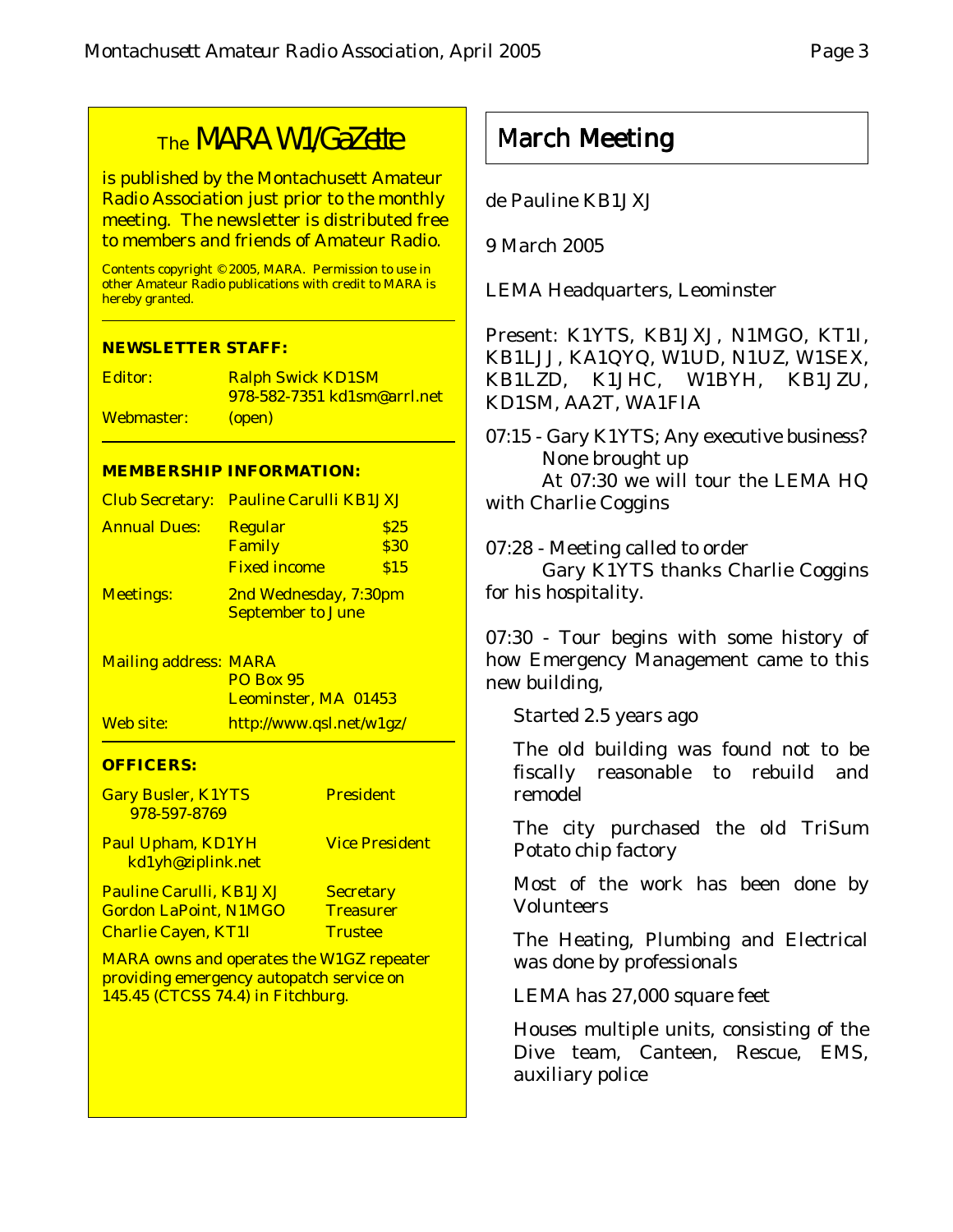LEMA is a member of the Mid-State Mutual aid system

Has a small Ham/MARS station - needs more equipment

53 Volunteers

2 full time employees

08:20 - Tour over

08:21 - List of public service events coming up

Townsend Canoe Race - 16 April 9am to 2pm , need 15 volunteers, see K1YTS for more info

Boston Marathon - 100 Amateur radio operators short, contact K1IW for info

Dana Farber 5K race - 2 April 10am 24th is final meeting

Groton Road Race - Ralph KD1SM needs 40, has 10 volunteers

Walk for Hunger - 2 May

Eastern States Expo (Big E) - 15 September, email K1HEJ@yahoo.com

Field Day - Antenna plot all done, Norm W1BYH will bring the plan to the April meeting. Bill N1UZ has sent a letter to the Mountain, waiting for a response.

April Meeting - Ralph KD1SM has confirmed with Lunenburg Public Safety the availability of the new Building for our meeting. There will be a building tour during our meeting there.

08:37 - Show and tell -

Bill W1UD, short talk and pass around of the SCS PTC II Terminal Node Controller

Tom K1JHC, has built a remote control for his motorized golf cart

Paul W1SEX, Circulated the survey report of the Mohawk club and talked about his ongoing Power Supply project by Bill Bowden, see

http://ourworld.compuserv.com/homepag e/billbowden/page12.htm

Bill N1UZ, explained his tower Trailer project, a portable tower on an old boat trailer that can be used for field day.

09:03 - Meeting adjourned

Respectfully submitted Pauline R. Carulli KB1JXJ **Secretary** 

## Old Timer's Lunch

#### de Tom K1JHC

The monthly meeting of the Old Timers was held at Bickfords Restaurant, North Main Street Leominster, on Wednesday March 2nd. There were four members present; Bill AA1BL, Norm W1BYH, Roy W1OOY, and Tom K1JHC.

The discussion this month was about the Echolink and how it operates and Rag Chewing.

Why not join us on the First Wednesday of the month, at 12:30 PM.

## WMA Section News

de Bill W1UD, Section Manager http://www.arrl.org/sections/WMA.html

News last updated: Mon, March 21, 2005 at 10:09 AM ET

Spring is rapidly approaching. Only a couple of club meetings left and we all will be out on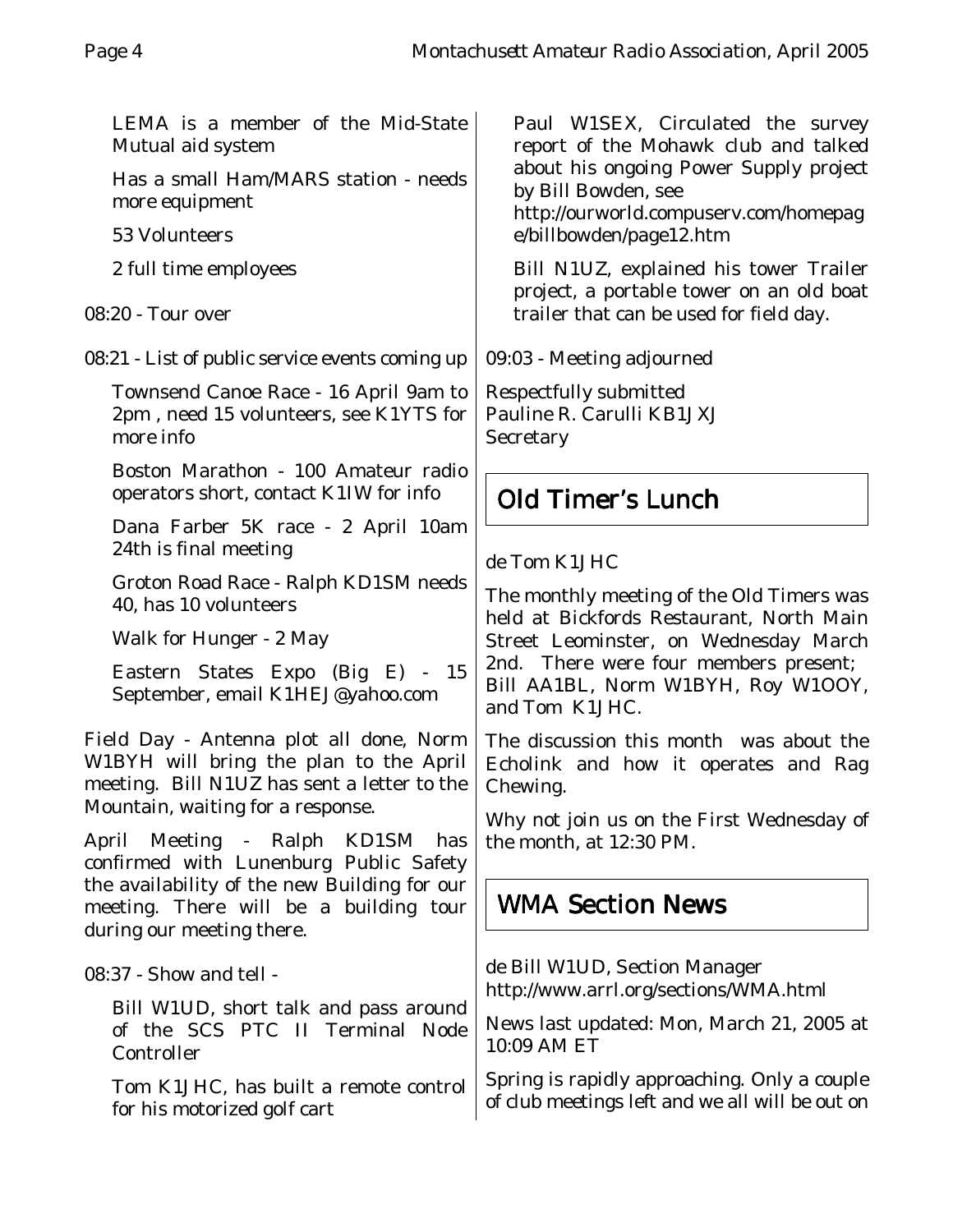Field Day. By now your place for FD should have been decided and reserved if necessary. The number of stations and what bands you will be operating should have been calculated. A site and installation committee should have been formed. Of course the food preparation people should have been brought into the fray. A census should be taken of the available equipment whether club owned or individually owned should be made. Plans should also be formulated for operating times and above all the finances of the organization should be considered. If these suggestions are adhered to, a pleasant experience will be had by all participants.

From the propagation forecasts I have been watching, our bands are coming to life again. There have been isolated opening on 10 meters to various parts of the world. Mostly in the Trans-equatorial direction. 15 meters comes to life more frequently than in the winter. Of course 20 meters is our main DX band and will remain so until an upward swing in the next solar cycle. 40 meters remains good for European contacts despite the high noise level.

Digital operation is active each weekend. There seems to be a number of contests active each weekend. Either RTTY or PSK31. I have procured a new TNC. One of those SCS units made in Germany. Even some of the very popular software that is designed for contest work has been rewritten by the authors to accommodate the SCS TNC. Expensive, but look at the specs, and you will see that it is impossible to beat with any other unit on the market. They claim that it will dig into the noise by 18db and produce a copyable signal. After using it a couple of months, I am in agreement with the manufacturer. It serves a dual purpose as far as I'm concerned. Being a MARS member, most of the traffic on MARS is sent by PACTOR and this unit has the

capability of operating in PACTOR II and III mode. I never realized the speed of PACTOR III until I used it to transmit traffic. It's so fast it is almost unbelievable.

Dave Fortin, V73UX, reports via Franny Moy, W1SPG's Senior News, that he has spent some time out in the harbor with his low lux camera taking video of undersea sites. From the ARRL DX news, there is an active Dxpedition there on the island. Maybe Dave will look them up and spend some time visiting. The MARA club spent their last meeting at the Leominster EOC. After an informative and educational tour by the director their meeting was conducted. The present EOC facility was the 'Tri-Sum' potato chip factory. One thing the director emphasized it that all the physical work was done by volunteer craftspeople. The inside is completely remodeled and looks like a new building. Most of the material used was contributed by various business in the City of Leominster. Yours truly brought my new toy, the SCS TNC, and explained its advantages and operation. Little did I know it was Show and Tell night. The HCRA had the same program for their meeting. An added feature of their meeting was a demonstration by John, N1JIO, of rig to computer inter-faces.

The free CEP/ARRL Amateur Radio Emergency Communications Courses are going to be ending very soon. If you haven't taken at least the first part of a three part series, I encourage you to get enrolled. It's interesting and informative and above all your \$45 entrance fee will be refunded when you complete your segment of the course. Such a bargain, where can you get educated for free these days. Check it out on the ARRL web page. Until next month,

#### 73 Bill W1UD.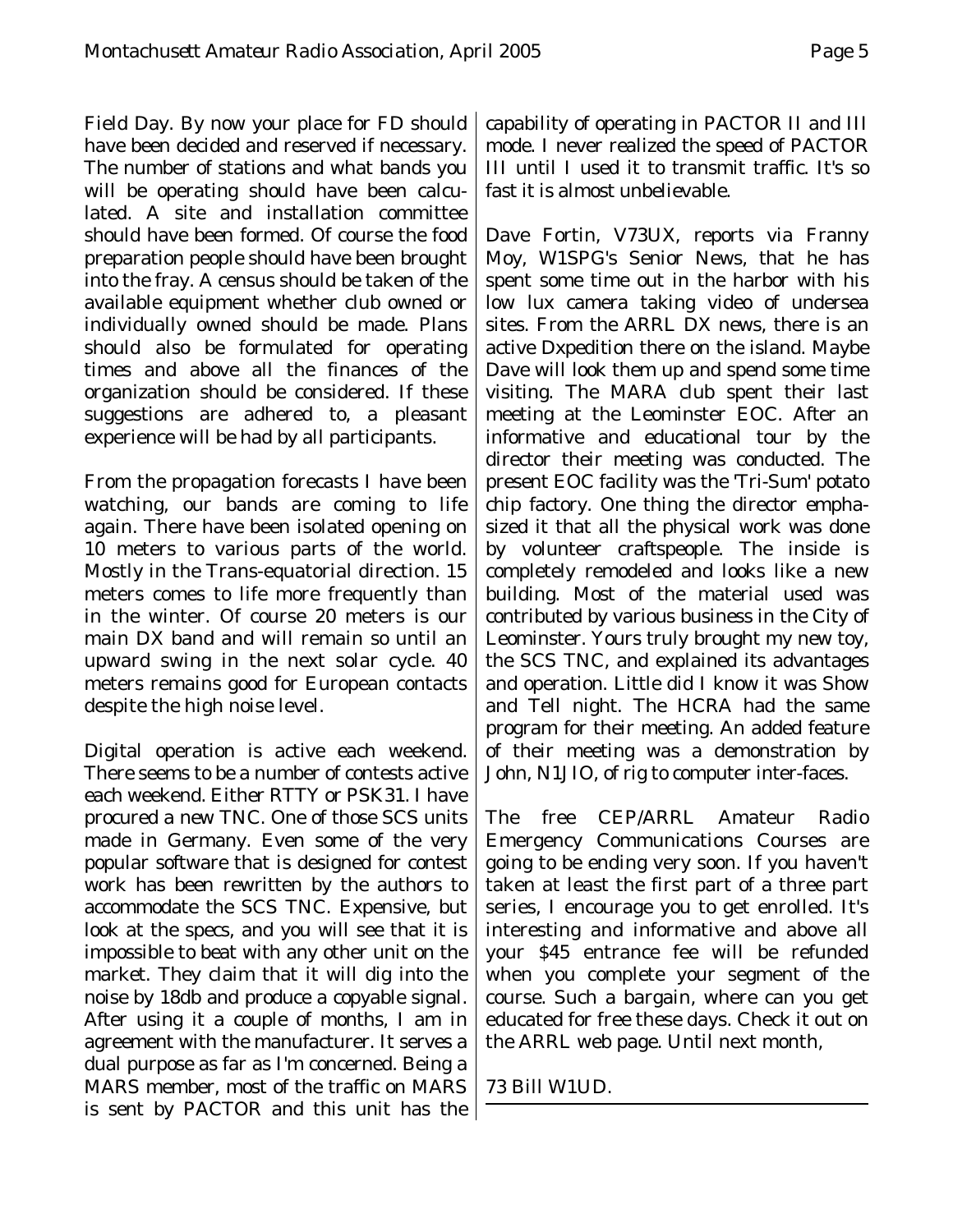

Top: Charlie Coggins, LEMA Director, addresses the MARA meeting and shows the new emergency response trailer. Middle left: the communications room with the ARES/RACES station on the left





Left: The LEMA vehicle bay.

Above and right: Paul W1SEX shows his KA0ZLG folding J-pole from March QST

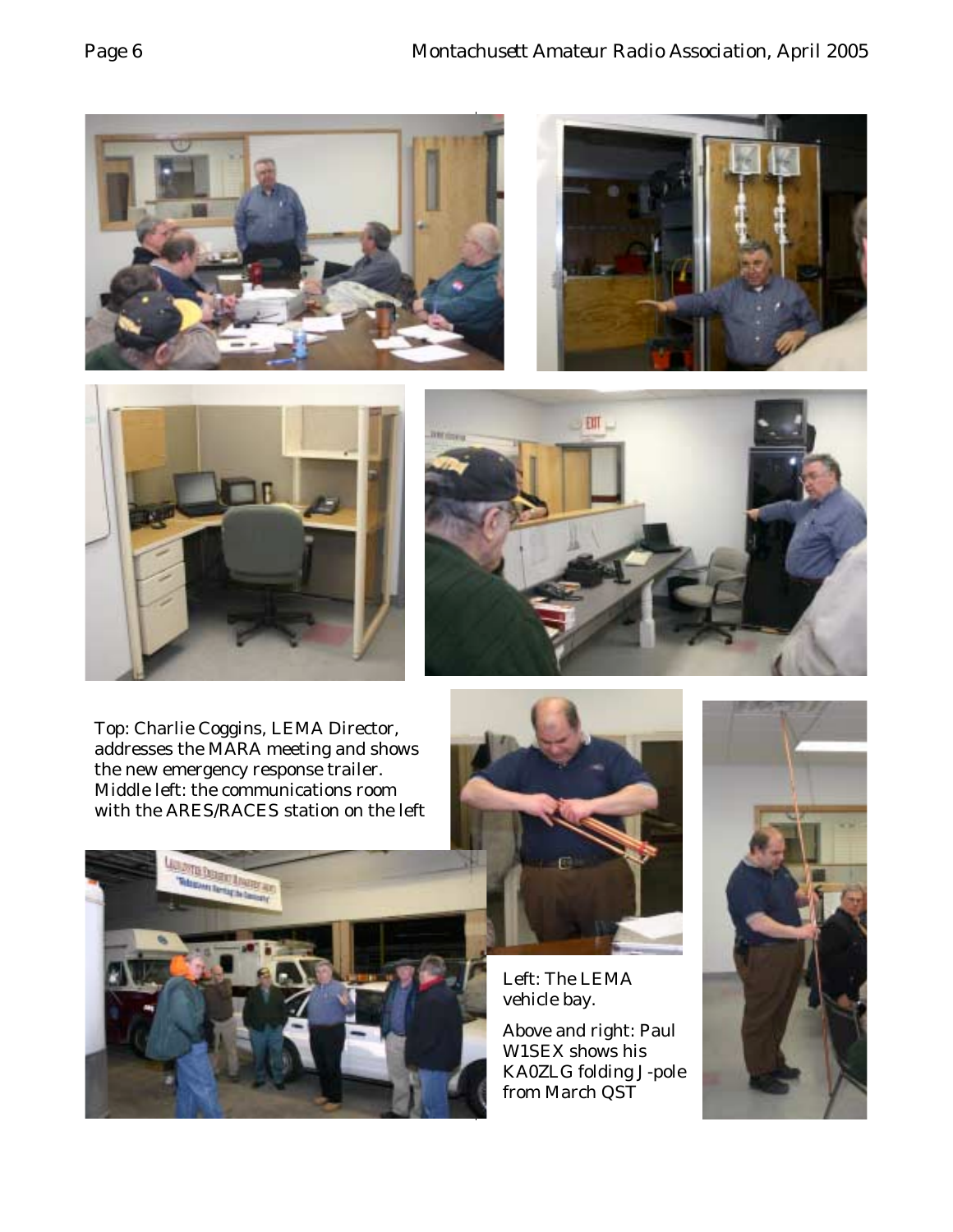## Townsend Canoe Race 16 April

Gary K1YTS is looking for 12 radio operators to assist with the Townsend Lion's Club Canoe Race on Saturday, April 16.

The race is on the Squannacook River starting at the VFW hall in West Townsend and ending at Harbor Pond in Townsend Harbor.

Volunteers will track the canoeists through several checkpoints, making sure that all participants are accounted for. A spaghetti dinner is served following the race.

## SKYWARN Training 18 May

Steve N1BDA relays a report from Terry KA8SCP that a SKYWARN training session is being planned in Westford on May 18. The session is being hosted by PART and the Westford Community Emergency Response Team. It is expected to be held at the Blanchard Middle School.

Check the SKYWARN spotter training schedule at http://www.erh.noaa.gov/box/ skywarnTraining2005.shtml for updates.

# 145.37 Repeater Re-Siting

#### de Paul W1SEX

Permission has been secured to co-locate the 145.37 repeater with the Gardner Police equipment. In order to determine the effectiveness of this location, site reception reports are needed from area hams. Please tune your wide band two meter radio or

scanner to 155.73 MHz, PL 192.8, and report the following to w1sex@arrl.net

#### **From a base station:**

- 1. Signal strength and quality
- 2. Your radio make and model
- 3. Antenna and feed line type

#### **From a mobile installation:**

- 1. Signal strength and quality
- 2. Your radio make and model
- 3. Antenna type: 1/4, 5/8 or high gain
- 4. Permanent or magnetic mount

#### **From a hand held radio:**

- 1. Signal strength and quality
- 2. Your radio make and model
- 3. Antenna type: standard heli-flex or aftermarket high gain

## ARRL Files Opposition to BPL Reconsideration Petitions

The ARRL has filed an Opposition to three petitions for reconsideration in the broadband over power line (BPL) proceeding, ET Docket 04-37. The League targeted points raised in reconsideration petitions from Current Technologies LLC, the United Power Line Council (UPLC) and Amperion Inc. Each is seeking reconsideration of certain aspects of the Report and Order (R&O) the FCC adopted last October 14 that spell out new Part 15 rules to govern BPL deployment. In its Opposition, the ARRL says the FCC should not eliminate a requirement that BPL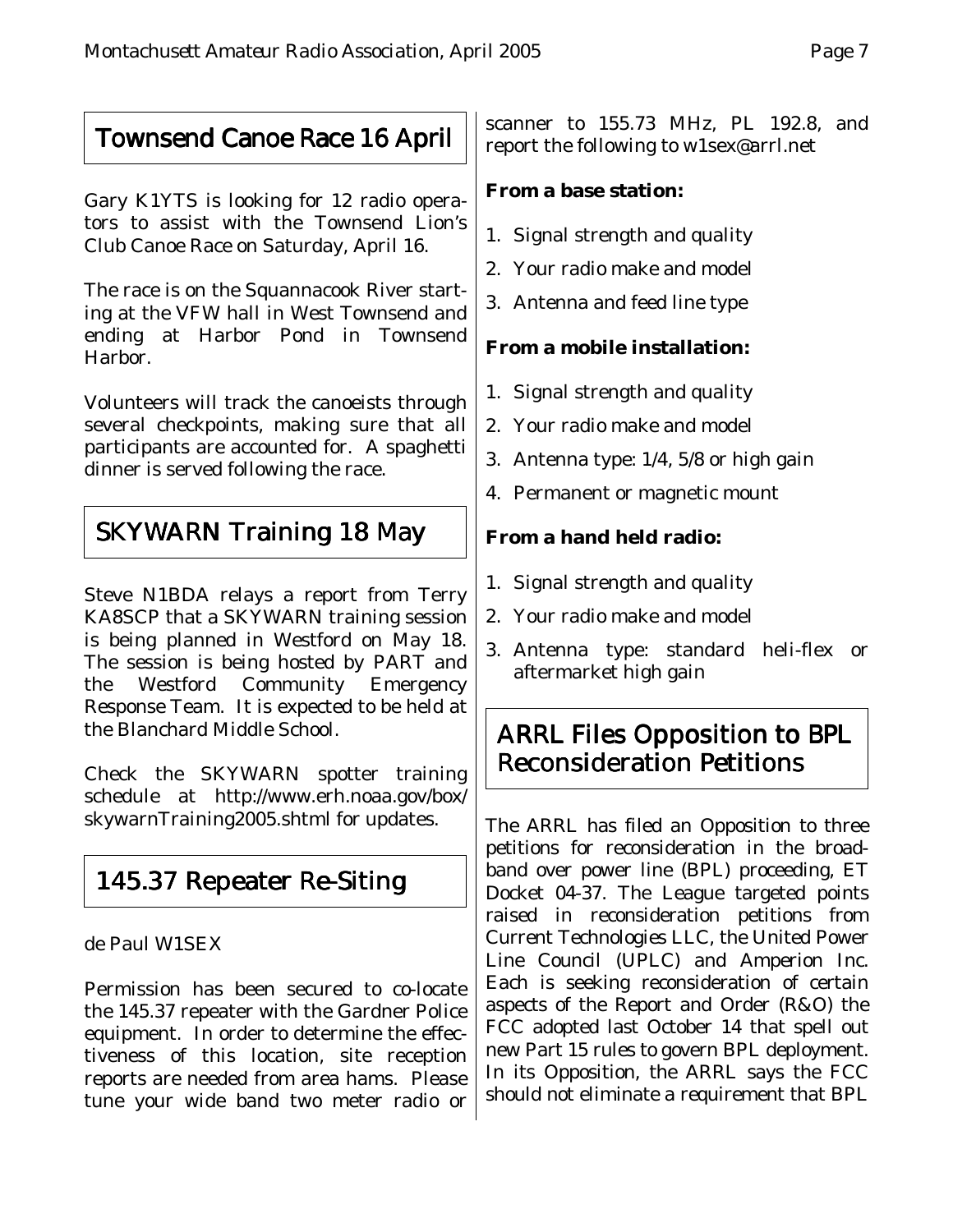providers give 30 days' advance notice of service initiation, as Current, UPLC and Amperion have requested.

"Grant of the petitioners' request to eliminate the 30-day advance notice requirement would not only be antithetical to the Commission's goal of providing competitive, affordable and efficient broadband access;" the ARRL said, "it would also eliminate even the most minimal means for Amateur Radio licensees to be able to identify and contact the source of harmful BPL interference when it occurs."

Current, UPLC and Amperion contended in their petitions that the 30-day rule forces BPL providers to tip their hands to their competition. The League charged that the petitioners were, in effect, asking the Commission "to protect them by regulatory means from competition in broadband delivery."

Keeping the 30-day notification period in place, the ARRL argued, offers radio amateurs a chance to determine baseline ambient noise levels ahead of a BPL deployment and to be able to identify interference when it occurs and the extent to which the HF and low-VHF operating environment is degraded.

The ARRL also took issue with requests by Current and UPLC either to extend the transition period for certification of BPL equipment made, marketed or installed on or after July 7, 2006, or to drop it altogether. Either approach, the League contended, "is tantamount to an abdication of any requirement to implement any of the admittedly inadequate interference mitigation requirements in the Report and Order at all."

As the rule is written, the League's Opposition points out, "no BPL system placed in operation ever has to come into compliance with the interference requirements." The ARRL maintains that the FCC erred in its R&O by permitting the installation and operation of non-compliant equipment after the R&O's effective date.

"The rule, as it now stands, actually encourages the installation of systems incorporating non-compliant equipment which creates harmful interference over the next 18 months," the ARRL said. Based on actual interference cases, the ARRL continued, "any reasonable analysis of BPL leads to the conclusion that the rules adopted in the Report and Order are woefully inadequate in terms of interference prevention."

Noting that Current's equipment already excludes all amateur allocations but 60 meters, the League said everyone would be better served if the FCC had required BPL providers to avoid Amateur Radio spectrum altogether--or if they would so voluntarily.

The ARRL also took the FCC to task with respect to how it's dealt with the BPL initiative and the industry itself. "The extent to which spectrum-polluting BPL systems have been accommodated by a Commission with its collective head in the sand about interference is shameful and an abdication of duty," the League's Opposition concludes. "To further deregulate this ill-advised polluting technology would, in this context, be unconscionable."

from *The ARRL Letter* Vol. 24, No. 13 April 1, 2005

### Ham Radio Provides Crucial Communications In Quake's Wake

Working under harsh conditions, Indonesian Amateur Radio Emergency Service (ARES) volunteers the week of March 27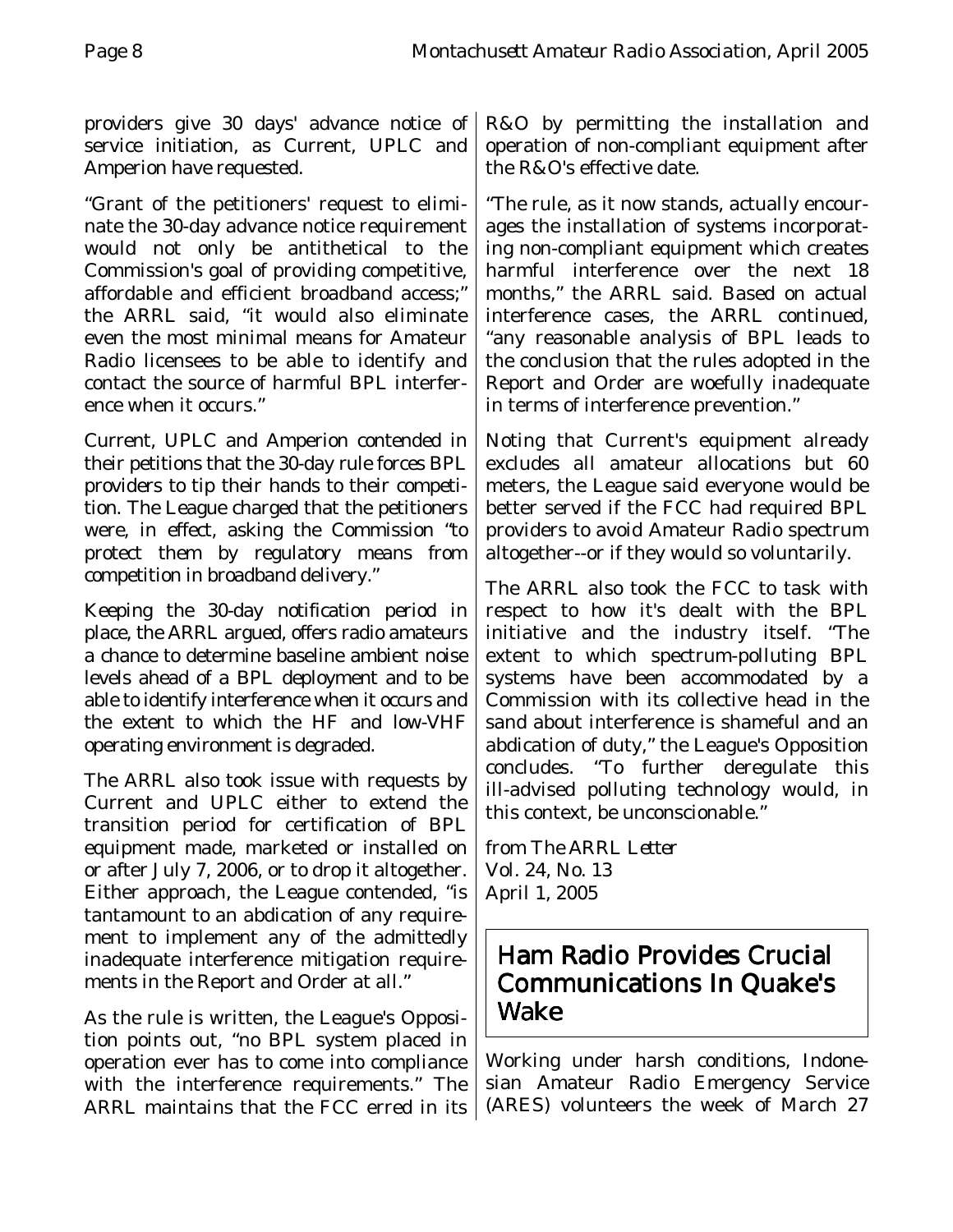established VHF links between earthquakestricken Nias Island and northern Sumatra. Nias Island was hit March 28 by nearby magnitude 8.2 and 8.7 underwater earthquakes. More than 1000 people are reported to have died as a result of the earthquakes. The tremors affected some of the same areas still recovering from the December earthquake and tsunami. Although officials and residents remained on alert for tsunamis this week, none occurred. A magnitude 6.3 aftershock occurred in the vicinity March 30.

Organization of Amateur Radio for Indonesia (ORARI) headquarters in Jakarta this week called on its members to be ready to assist. An ORARI team deployed by air to Nias Island March 29 set up "zulu" (emergency) station YB6ZAH in Gunung Sitoli, the island's largest city. YB6ZAH has been in contact with the ORARI District 6 command post in Medan, North Sumatra. The ORARI team already had experience supporting communication following the December 2004 tsunami that claimed an estimated 300,000 lives in South Asia.

In the earthquake's immediate aftermath, ORARI ARES members reportedly were on duty with little or no food to eat, although they did have drinking water. At that point, many victims had not yet been evacuated, and some remained trapped in the debris.

ORARI team members include Zulkarman Syafrin, YC6PLG, Herman Rangkuti, YC6IQ, and Soejat Harto, YB6HB--a medical doctor. Syafrin reports that the earthquake damaged the power, telecommunication and transportation infrastructure or took them out altogether on Nias Island. Buildings in Gunung Sitoli were reportedly flattened and roads severely damaged or impassable.

In the early going, the team was using portable generators and had to restrict operation to every two hours to conserve scarce fuel. TELKOM, the Indonesian Department of Public Telecommunication, has since provided the ORARI ARES team with a bigger generator, and the operation has relocated to the TELKOM building, where fuel is no longer a problem. ORARI District 6 plans to supply more logistical and radio equipment, while Ady Susanto, YB6VK, was preparing a set of solar cells for the ORARI ARES team's use in Gunung Sitoli.

New Mexico radio amateur Earl Campbell, N8TV, now working with the International Red Cross in Banda Aceh on post-tsunami relief, plans to set up an emergency Amateur Radio station on Simeulue Island, which also was affected by the earthquakes. Campbell's IT team reportedly is headed for Nias Island to set up a satellite Internet connection and to support the ARES team in Gunung Sitoli.

Updates on ham radio earthquake relief activity in Indonesia are available on the AB2QV Web site http://www.qsl.net/ab2qv/nias.htm --Wyn Purwinto, AB2QV

from *The ARRL Letter* Vol. 24, No. 13 April 1, 2005

#### **Club elections are in 2 months. Whom do you want to lead the Club for the next year? Think about it.**